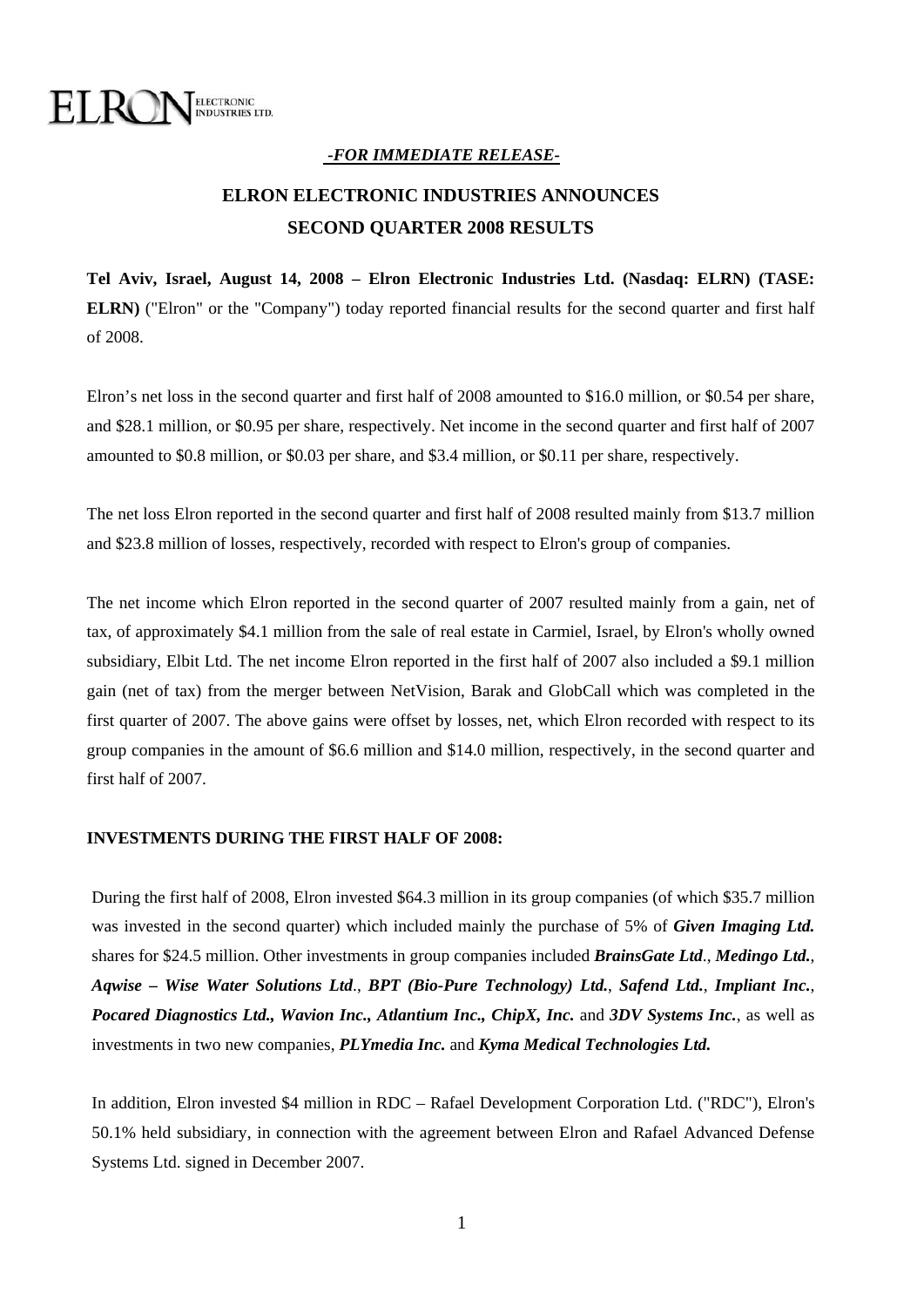## ELECTRONIC<br>INDUSTRIES LTD. ELROI

During the second half of 2007, RDC established two new companies: *Sync-Rx Ltd.,* which develops medical devices for improving trans-catheter cardiovascular interventions, and *XSIGHTS Media Ltd. (formerly PaperLnx Ltd.)* which develops a visual search engine for connecting printed media via a camera phone to the Internet. A third company, established by RDC during the first half of 2008, is *ActySafe Ltd.*, which is developing short-range radar and other safety systems for the automotive industry in cooperation with a leading automotive manufacturer.

#### **RECENT NOTABLE DEVELOPMENTS IN SEVERAL OF ELRON'S GROUP COMPANIES:**

- *Starling Advanced Communications Ltd.*, a developer and manufacturer of innovative airborne broadband antenna systems, received notice from an American satellite communications systems manufacturer that an international services provider has chosen the communication systems manufacturer to supply it with two-way Ku band antenna systems for aircraft following its tender offer. This award is subject to the execution of a detailed non-binding framework agreement for the supply of innovative antenna systems over a period of seven years. Starling estimates that the value of its share in the non-binding agreement, if executed, may be up to \$60 million.
- *BrainsGate*, a developer of a broad treatment platform technology for brain diseases, completed a \$27.5 million financing round led by Johnson & Johnson Development Corporation (JJDC) joined by VC-Fund Agate Medical Investments LP. Elron's portion in this round amounted to \$6.5 million. Following the financing round, Elron holds 23.3% of BrainsGate's outstanding shares.
- *Impliant*, a developer of a novel posterior motion preservation system for spine surgery, which due to adverse clinical trial events which occurred in the third quarter of 2007 had ceased clinical trials, received approval from the FDA to renew the clinical trial process. During the first half of 2008 Elron invested \$6 million in Impliant and became the company's major shareholder.

As of June 30, 2008, Elron's cash, debentures and deposits amounted to approximately \$11.8 million compared with \$55.2 million at December 31, 2007. In the second quarter of 2008, Elron secured a \$30 million bank credit facility, of which \$24 million was utilized as a long-term loan, as of June 30, 2008.

Shareholders' equity at June 30, 2008, was approximately \$240.4 million, which represented approximately 75% of Elron's total assets, compared to approximately \$265.8 million, representing approximately 89% of Elron's total assets at December 31, 2007.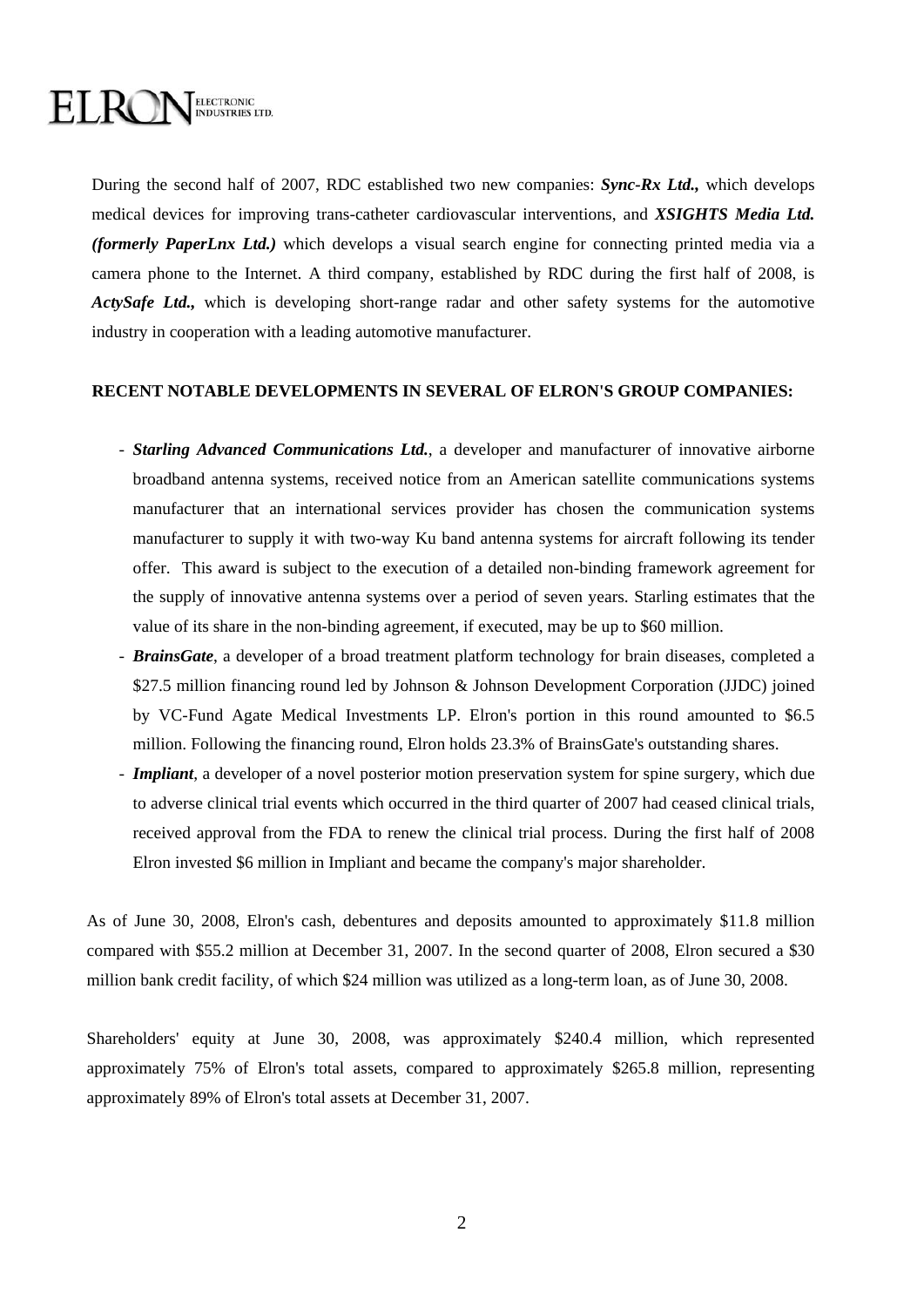

#### **CONFERENCE CALL DETAILS:**

Elron will be hosting a conference call on Thursday, August 14, 2008 at 10:00 am ET (7:00am PT, 3:00pm UK time, 5:00 pm Israel time) to discuss its second quarter 2008 results. To participate, please call one of the following teleconferencing numbers. Please begin placing your calls at least 10 minutes before the conference call commences.

**US: 1 866 345 5855, UK: 0 800 404 8418; Israel: 03 918 0610; International: +972 3 918 0610.** 

For your convenience, a replay of the call will be available for two days following the call. The replay numbers are:

1 888 269 0005 (US), 0 800 917 1246 (UK) and +972 3 925 5943 (International).

A replay of the call will also be available from a link on Elron's website.

*Elron Electronic Industries Ltd. (TASE & NASDAQ: ELRN), a member of the IDB Holding group, is a leading Israel-based technology holding company directly involved in the long-term performance of its group companies. Elron identifies potential technologies, creates strategic partnerships, secures financing, and recruits highly qualified management teams. Elron's group companies currently comprise a diverse range of publicly-traded and privately held companies primarily in the fields of medical devices, information & communications technology, clean technology and semiconductors. For further information, please visit [www.elron.com](http://www.elron.com/)* 

#### **Company Contact:**

Rinat Remler, Vice President & CFO Elron Electronic Industries Ltd. Tel. 972-3-607555 elron@elron.net

*Any statements in this press release that may be considered forward-looking statements are subject to risks and uncertainties that could cause actual results to differ materially. Actual results may differ from such forward-looking statements due to the risk factors discussed in the Company's Annual Report on Form 20-F and other periodic reports filed by the Company with the Securities and Exchange Commission, which the Company urges investors to consider.* 

#### **\*\*\*\* FINANCIAL TABLES FOLLOW \*\*\*\***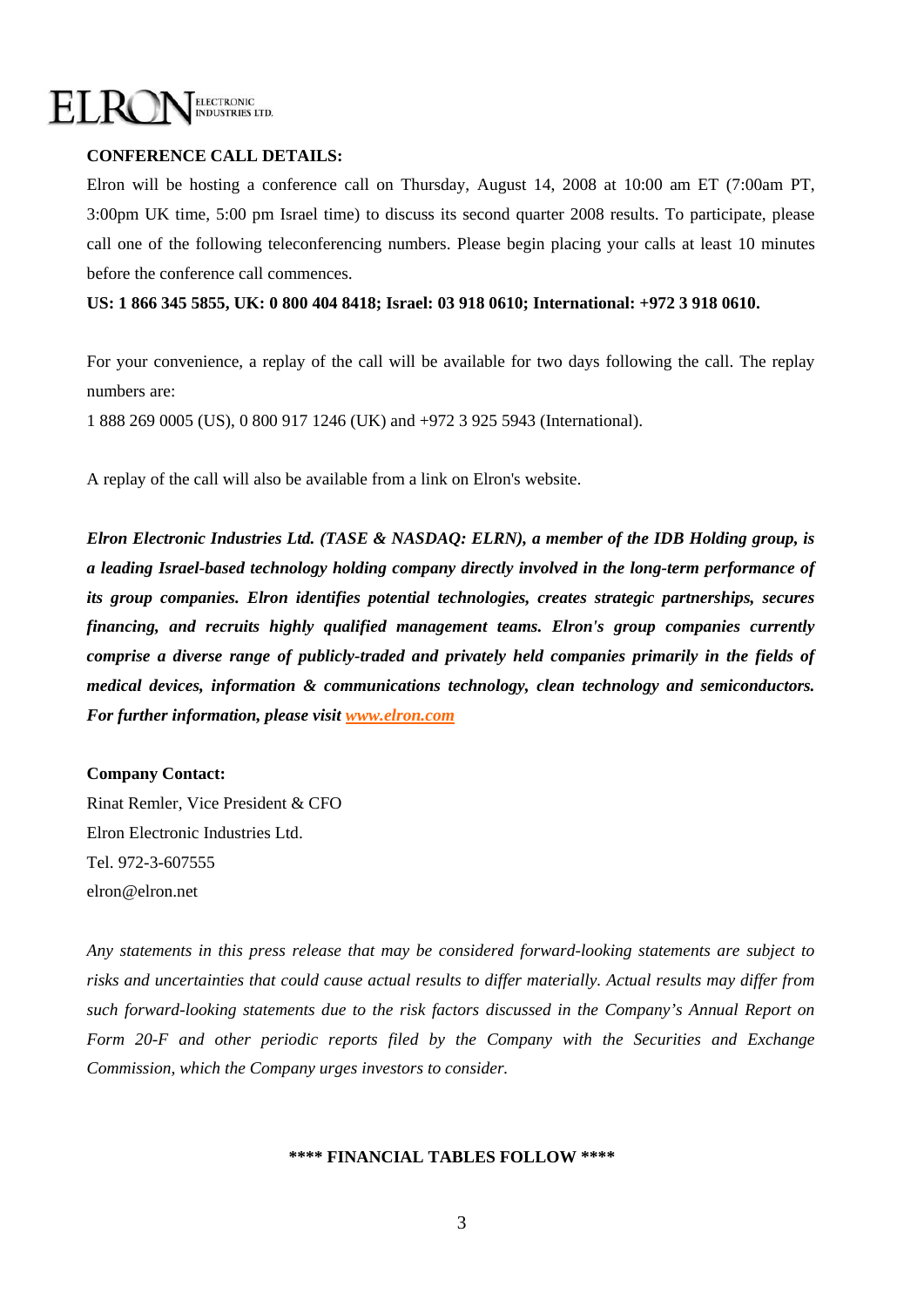

### **ELRON ELECTRONIC INDUSTRIES LTD. AND ITS SUBSIDIARIES**

# **CONDENSED CONSOLIDATED BALANCE SHEETS**

In thousands of U.S. Dollars

|                                                                                                                                                                                             | <b>June 30,</b><br>2008           | December 31,<br>2007 |                                     |
|---------------------------------------------------------------------------------------------------------------------------------------------------------------------------------------------|-----------------------------------|----------------------|-------------------------------------|
|                                                                                                                                                                                             | Unaudited                         |                      |                                     |
| <b>ASSETS</b><br>Total current assets                                                                                                                                                       | $\mathbb{S}$<br>58,579            | $\mathcal{S}$        | 82,406                              |
| <b>INVESTMENTS AND LONG-TERM RECEIVABLES</b><br>Investments in affiliated companies<br>Investments in other companies and long-term receivables<br>Deferred taxes<br>Severance pay deposits | 158,172<br>87,616<br>934<br>3,740 |                      | 131,351<br>73,718<br>2,204<br>1,808 |
| Total long-term assets                                                                                                                                                                      | 250,462                           |                      | 209,081                             |
| PROPERTY AND EQUIPMENT, NET                                                                                                                                                                 | 4,264                             |                      | 1,936                               |
| <b>INTANGIBLE ASSETS</b>                                                                                                                                                                    | 9,435                             |                      | 5,524                               |
| <b>Total assets</b>                                                                                                                                                                         | \$322,740                         | $\mathcal{S}$        | 298,947                             |
| LIABILITIES AND SHAREHOLDERS' EQUITY<br>Total current liabilities                                                                                                                           | \$.<br>35,678                     | \$                   | 21,448                              |
| <b>LONG-TERM LIABILITIES</b><br>Long-term loans from banks and others<br>Accrued severance pay and retirement obligations<br>Deferred taxes                                                 | 28,251<br>4,783                   |                      | 2,244<br>2,451<br>373               |
| Total long-term liabilities                                                                                                                                                                 | 33,034                            |                      | 5,068                               |
| MINORITY INTEREST                                                                                                                                                                           | 13,638                            |                      | 6,614                               |
| <b>Total Shareholders' Equity</b>                                                                                                                                                           | 240,390                           |                      | 265,817                             |
| Total liabilities and shareholders' equity                                                                                                                                                  | 322,740<br>\$                     | \$                   | 298,947                             |